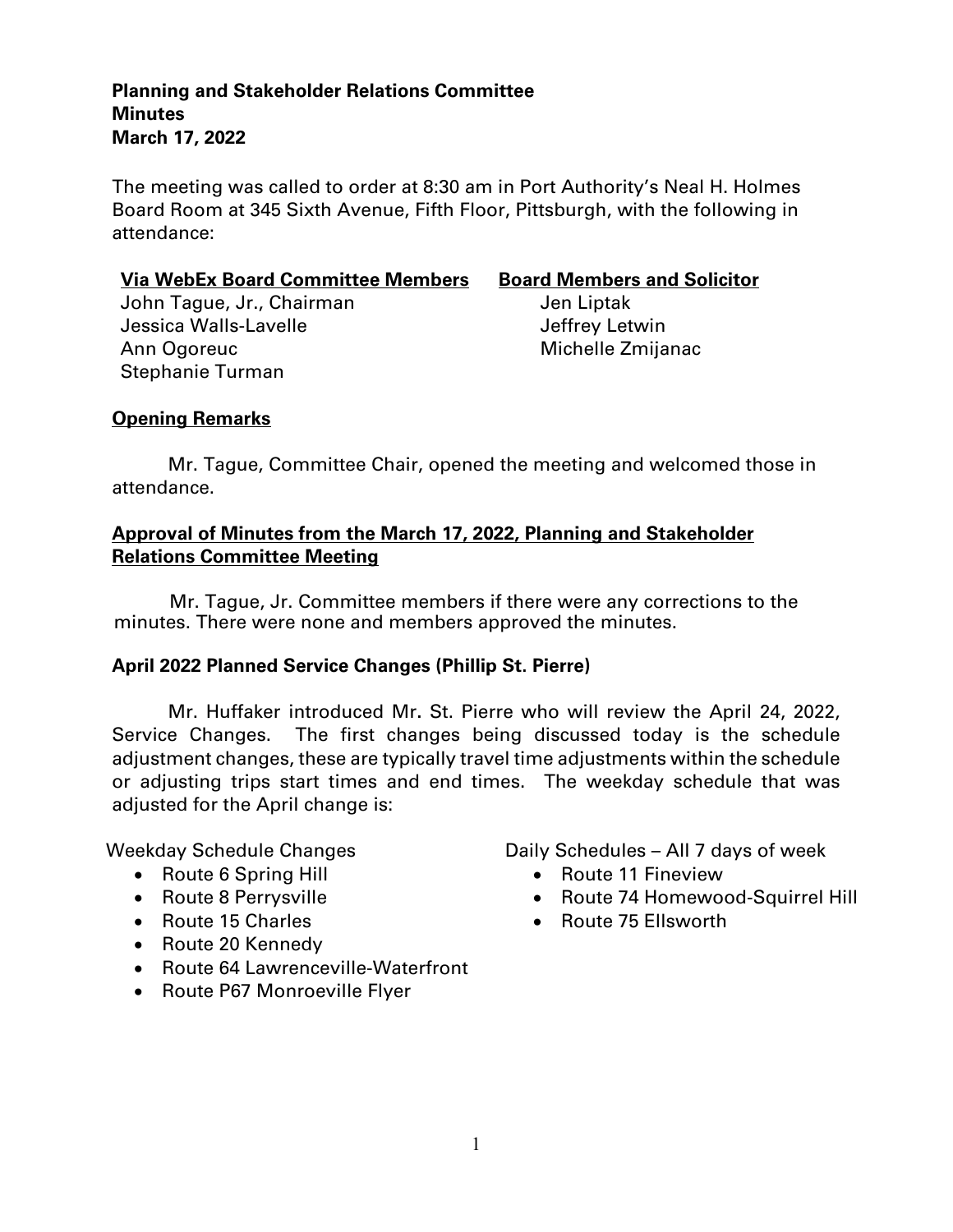**Planning and Stakeholder Relations Committee Minutes March 17, 2022**

# **ROUTING ADJUSTMENTS**

A couple minor Routing Adjustments, these routing adjustments were before the Pandemic:

- Route 2 Mount Royal
	- Weekend routing adjusted to mirror weekday routing via East Ohio Street and 9<sup>th</sup> Street Bridge going into Downtown
- Route 28X Airport Flyer
	- Flyer Direct: two trips one AM/PM pm,
		- Direct to and from the Airport, calling this the Flyer Direct. This route will not service Robinson Town Centre like the other trips on the 28X.
	- Outbound trips returning to Blvd. of the Allies due to the end of construction that was impacting this route.

Some additional Routing Adjustments:

- Route 69 Trafford
	- Service will be restored between Trafford and Downtown, due to our agreement with Haymaker Village to utilize their property for layover location.
- Route P2 East Busway Short
	- Service will resume circulation Downtown, matching the P1. We will continue using the Smithfield at Sixth Super stop.

Some additional routing adjustments:

- McKeesport Transportation Center reopening
	- Ribbon cutting ceremony and plans to be operational on Sunday, March 20, 2022.
	- Routes returning to the Transportation Center:
		- Route 60 Walnut Crawford Village
		- Route 61C McKeesport-Homestead
		- **Route P7 McKeesport Flyer**

-These routes will return to the Transportation Center on April 24, 2022

## **FREQUENCY ADJUSTMENTS**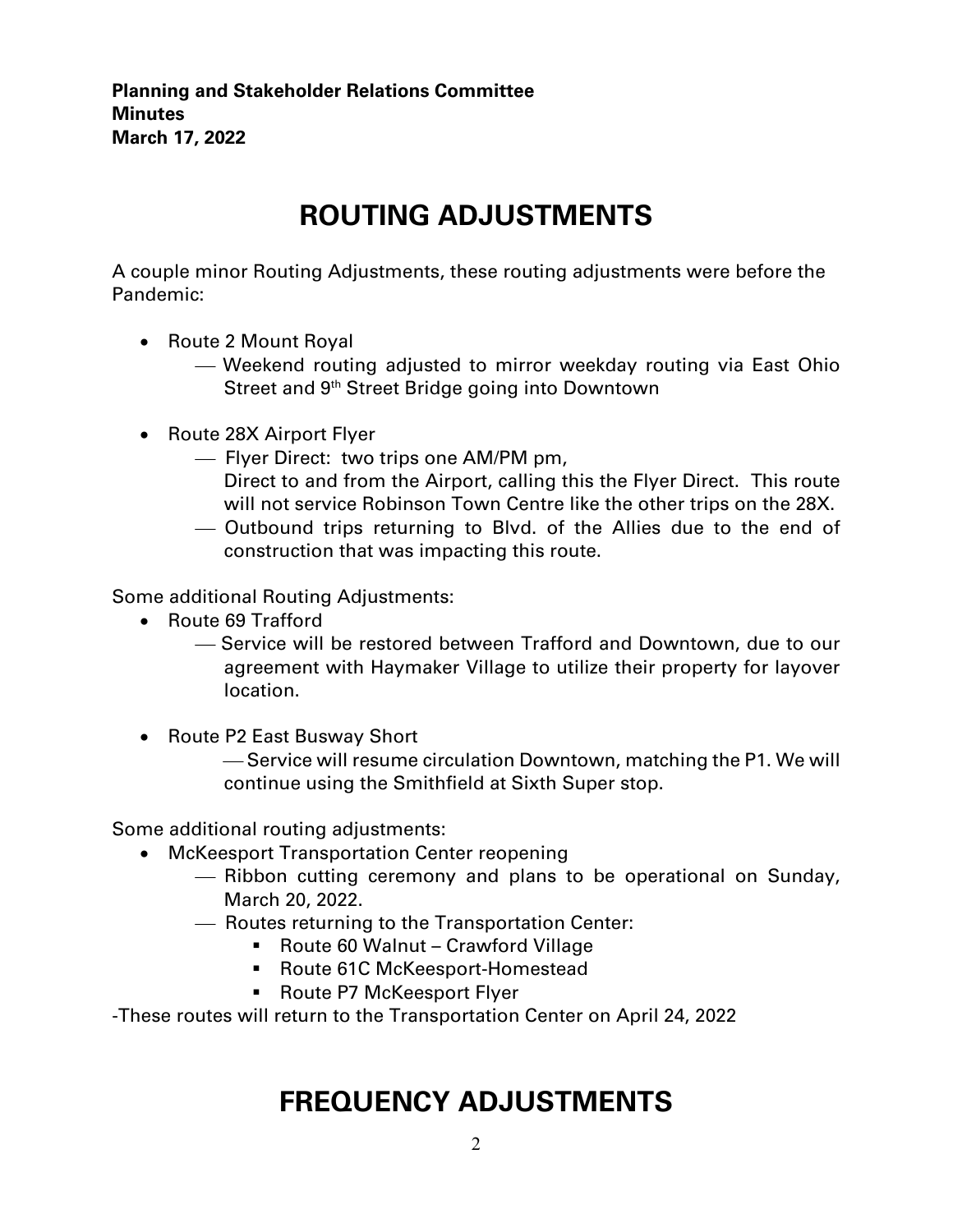We do have Frequency Adjustments for Routes, mainly based on ridership, we have been evaluating our ridership levels and trying to match our service levels to our ridership levels:

- Route 8 Perrysville added one morning trip and one afternoon trip to provide additional service to Perry High School. We anticipate that with the return of school that we will get additional riders; this was a suggestion from one of our schedule committees.
- Route 12 McKnight Service has been reduced weekdays early morning, some afternoon peak, and late evening. Saturday service has been reduced throughout the day. Sunday service has been reduced from mid-day to the late-night.
- Route 13 Bellevue Service has been reduced late-night to 30-60 minutes between trips.
- 16 Brighton Service has been reduced about during mid-day and lateevening
- 29 Robinson Frequency has been reduced to about 50 minutes throughout the entire day.
- 31 Bridgeville Service has been established with 35-minute frequency. This is an improvement to mid-day and evening service.
- 59 Mon Valley Service has been established with 40-minute frequency all day long. This is a slight improvement for the early-morning and late evening.
- 67 Monroeville This route was increased when the 69 Trafford was shortened. Now that the 69 Trafford has returned service between Downtown and Trafford, the 67 Monroeville can return to previous frequencies.
- G2 West Busway Peak service has been reduced to 20-minute frequency and the frequency for this route is now 20 minutes all day long.